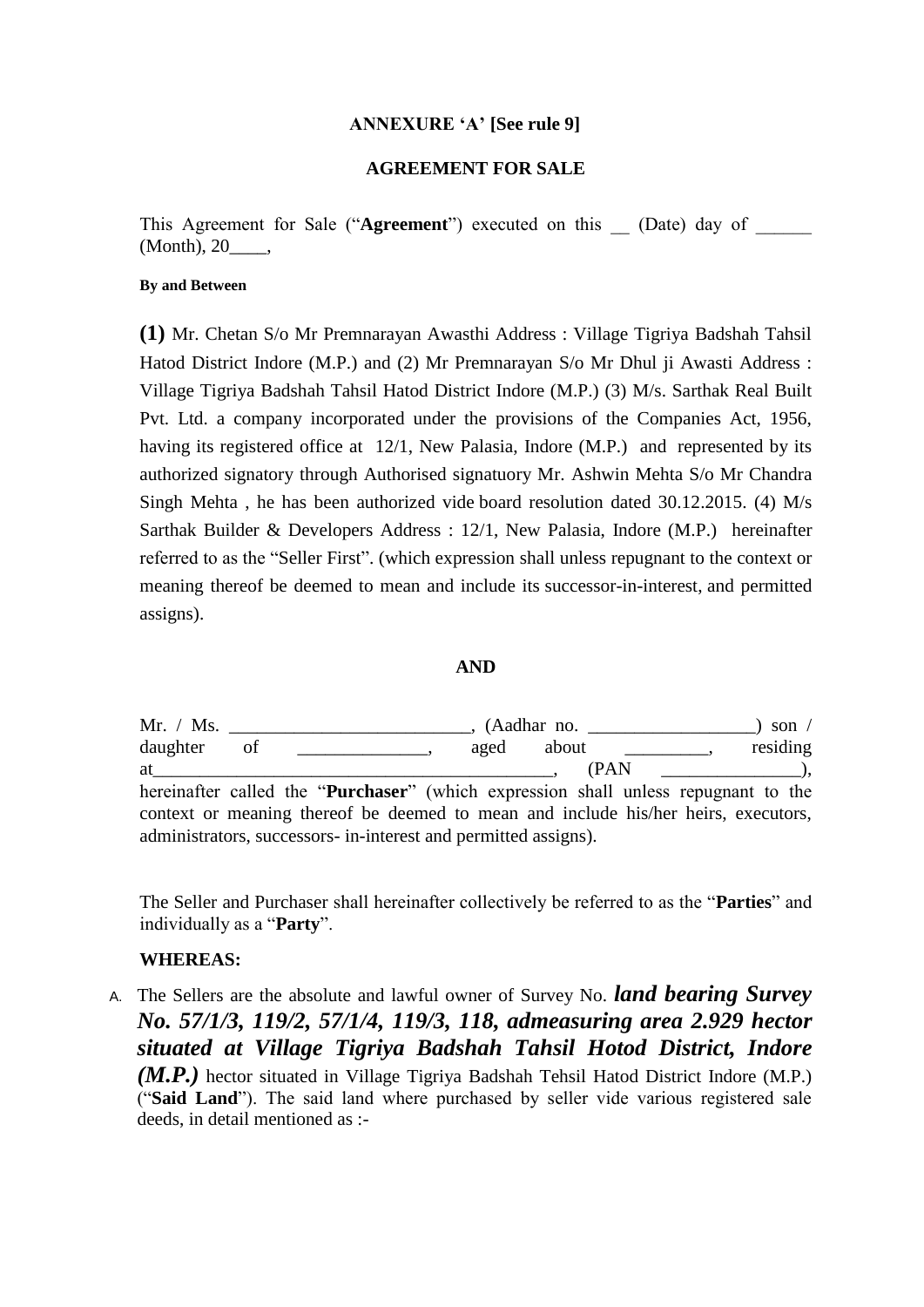| S.    | Survey | Area in | <b>Land owner's Name</b>    |
|-------|--------|---------|-----------------------------|
| NO.   | No.    | Hector  |                             |
| 01    | 57/1/4 | 0.710   | Mr. Chetan Awasti S/o Mr    |
|       | 119/3  | 0.581   | Premnarayan Awasthi         |
| 02    | 118    | 0.170   | Mr. Premnarayan Awasthi     |
|       | 99/2   | 0.290   | S/o Dhulji Awasti           |
| 03    | 57/1/3 | 0.748   | M/s Sarthak Real Built Pvt. |
|       | 119/2  | 0.713   | Ltd                         |
| Total |        | 2.929   |                             |

- B. That, **(1)** Mr. Chetan S/o Mr Premnarayan Awasthi and (2) Mr Premnarayan S/o Mr Dhul ji Awasti and M/s Sarthak Builder & Developer's have entered into an development agreement of said for the purpose of construction of residential colony vide registered document No. MP179152016A1019547, dated 11.01.2016. And Amendment No. MP179152019A1583860 Date 19/08/2019.
- C. The Seller is fully competent to enter into this Agreement and all the legal formalities with respect to the right, title and interest of the Seller regarding the Said Land on which Project is to be constructed have been completed under the following permission required under the Law.
	- a. That, the Promoter M/s Sarthak Real Built Pvt. Ltd. having colonizer license issued by the Commissioner, Indore Municipal Corporation, Indore with Registration No. 648/ca.cel, dated 27.04.2019 for period of 5 years, under the provisions of Madhaya Pradesh Nagar Palika Nigam Adhiniyam, 1956 aur uske Antargat Nirmit M.P. Nagar Palika (Colonizer ka Registration Nirbandhan tatha Sharte) Niyam, 1998.
	- b. That, the Promoters have applied for approval of map on project land for construction and development of a Residential Project before Joint Director, Town and Country Planning, Indore and same was approved by letter No. 6774/INDLP-3899/17/Nagrani/2017, dated 02.08.2018.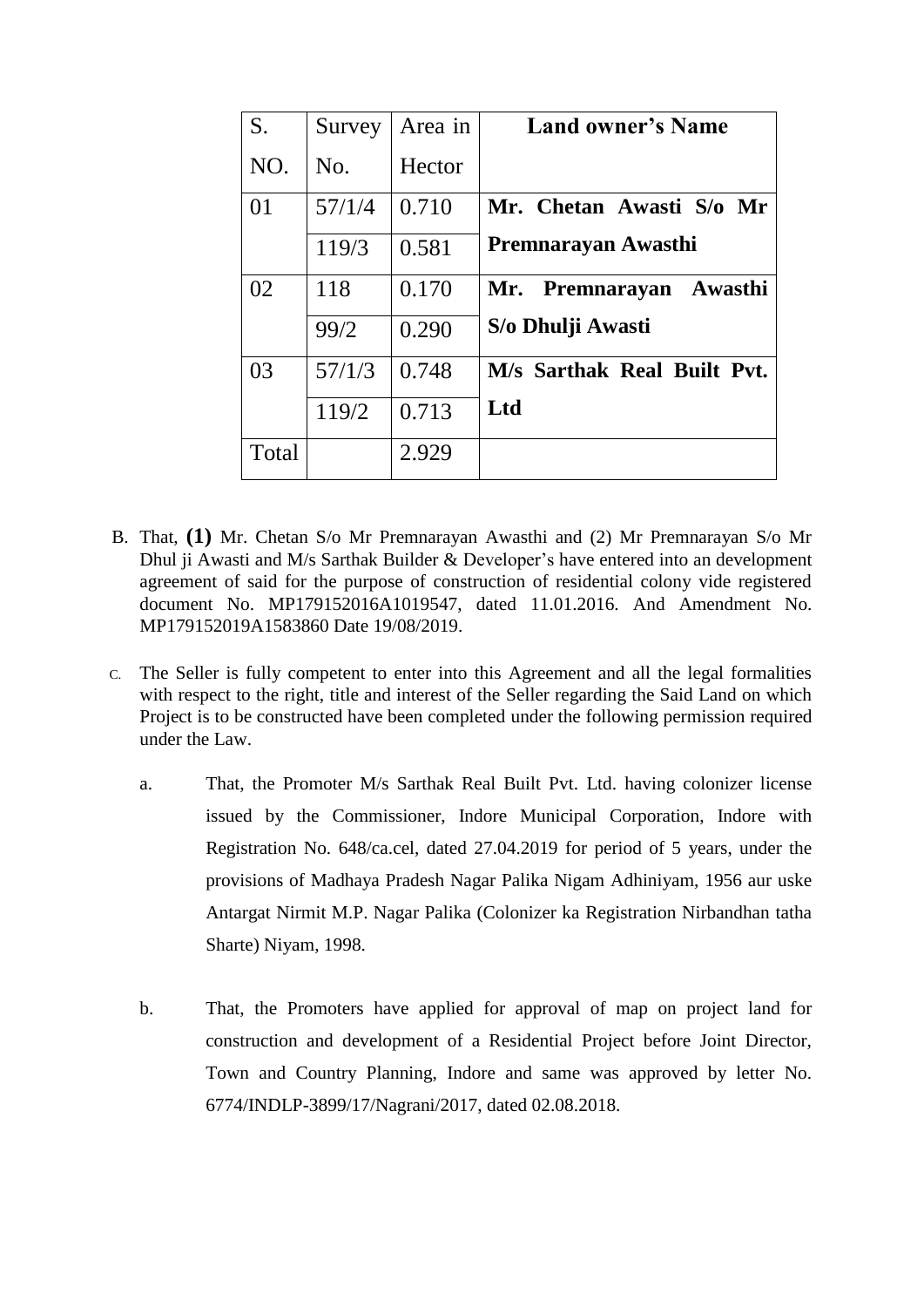- c. That, by the order dated 21/12/2018, passed in case No. 0001/A-2/2018-19, by the Sub-Divisional Officer, Indore the said land being diverted from agricultural to residential purpose u/s section 59 of the Land Revenue Code, 1959.
- d. That, the Commissioner, Indore Municipal Corporation, Indore has issued colony development permission under the provisions of Madhaya Pradesh Nagar Palika Nigam Adhiniyam, 1956 aur uske Antargat Nirmit M.P. Nagar Palika (Colonizer ka Registration Nirbandhan tatha Sharte) Niyam, 1998 vide letter no. 2336/Colony Cell/2019, dated 19/09/2019
- e. That, the project "Singapore Life Style Block B" is registered under the provisions of the Real Estate (Regulation and Development) Act, 2016 with the Madhya Pradesh Estate Regulatory Authority at Bhopal on \_\_\_\_\_\_\_\_\_\_\_\_\_\_\_\_ under registration No.

The Said Land is earmarked for the purpose of plotted development of residential project which shall be known as " Singapore Life Style Block B " ("Project"):

- D. Whereas, the Purchaser had applied for a plot in the Project *vide* application no. \_\_\_\_\_\_\_\_\_\_\_ dated \_\_\_\_\_\_\_\_\_\_\_ and has been allotted plot no. \_\_\_\_\_\_\_\_\_\_\_ having area of \_\_\_\_\_\_ square feet i.e. \_\_\_\_\_\_\_\_\_ Sq. mt. (hereinafter referred to as the "**Plot**" more particularly described in **Schedule A**);
- E. The Parties have gone through all the terms and conditions set out in this Agreement and understood the mutual rights and obligations detailed herein;
- F. The Parties hereby confirm that they are signing this Agreement with full knowledge of all the laws, rules, regulations, notifications, etc., applicable to the Project;
- G. The Parties, relying on the confirmations, representations and assurances of each other to faithfully abide by all the terms, conditions and stipulations contained in this Agreement and all applicable laws, are now willing to enter into this Agreement on the terms and conditions appearing hereinafter;
- H. In accordance with the terms and conditions set out in this Agreement and as mutually agreed upon by and between the Parties, the Seller hereby agrees to sell and the Purchaser hereby agrees to purchase the Plot.

**NOW THEREFORE, in consideration of the mutual representations, covenants, assurances, promises and agreements contained herein and other good and valuable consideration, the Parties agree as follows:** 

- **1. TERMS:**
- 1.1 Subject to the terms and conditions as detailed in this Agreement, the Promoter agrees to sell to the Allottee and the Allottee hereby agrees to purchase, the [Apartment/Plot] as specified in para G.
- 1.2 The Total Price for the [Apartment/Plot] based on the carpet area is Rs. \_\_\_\_\_\_\_\_\_\_\_\_\_\_\_\_\_\_\_\_\_\_\_\_\_\_ (Rupees \_\_\_\_\_\_\_\_\_\_\_\_\_\_\_\_\_\_\_\_\_\_\_ only ("**Total**

**Price**")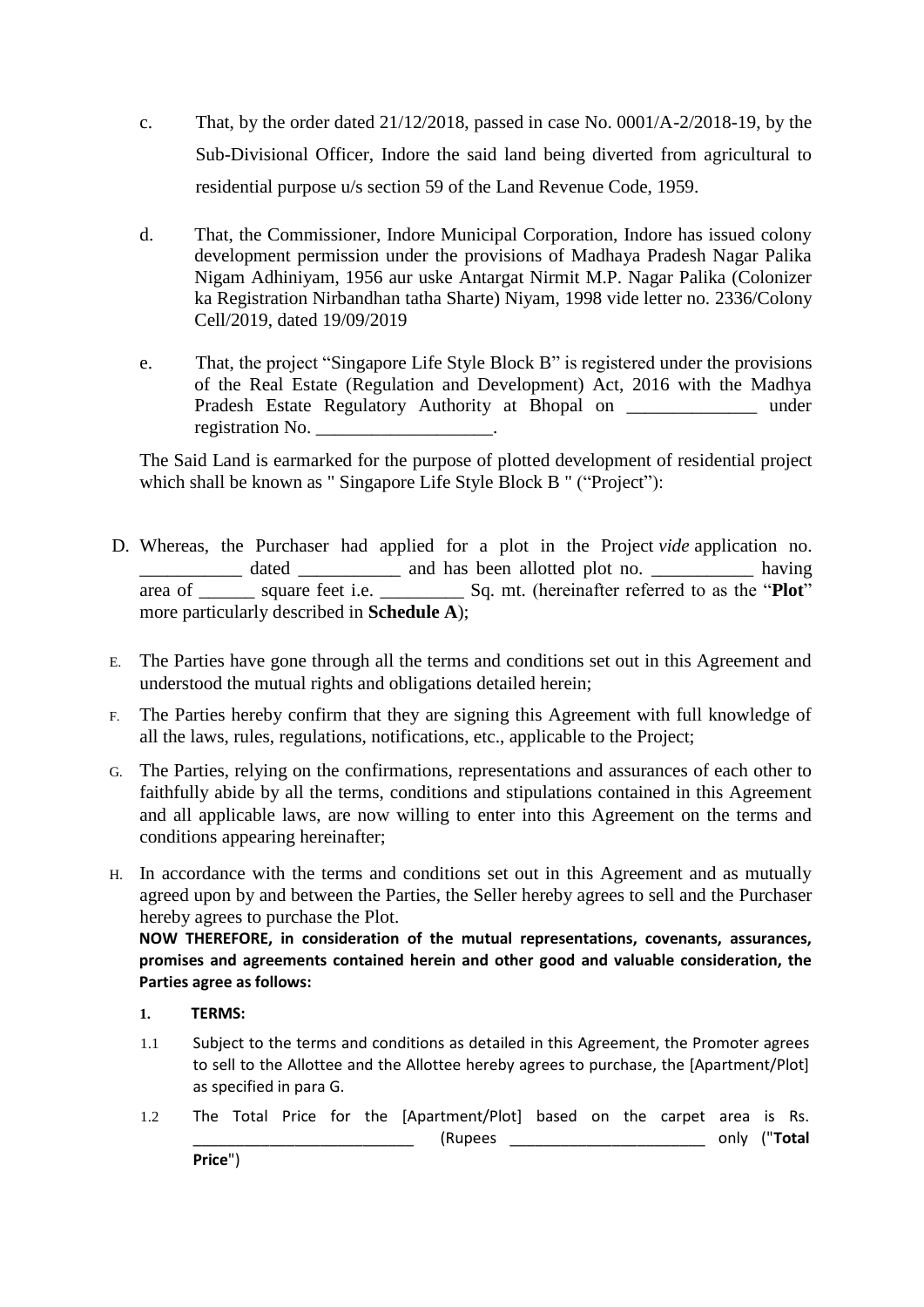| Plot no.                | Rate of Plot per square feet* |
|-------------------------|-------------------------------|
| Type                    |                               |
|                         |                               |
|                         |                               |
| Total price (in rupees) |                               |

Explanation:

- (i) The Total Price above includes the booking amount paid by the allottee to the Promoter towards the [Apartment/Plot];
- (ii) The Total Price above includes Taxes (consisting of tax paid or payable by the Promoter by way of Goods and Service Tax, and Cess or any other similar taxes which may be levied, in connection with the construction of the Project payable by the Promoter, by whatever name called) up to the date of handing over the possession of the apartment/plot to the allottee and the project to the association of allottees or the competent authority, as the case may be, after obtaining the completion certificate:

Provided that in case there is any change / modification in the taxes, the subsequent amount payable by the allottee to the promoter shall be increased/reduced based on such change / modification:

Provided further that if there is any increase in the taxes after the expiry of the scheduled date of completion of the project as per registration with the Authority, which shall include the extension of registration, if any, granted to the said project by the Authority, as per the Act, the same shall not be charged from the allottee;

- (iii) The Promoter shall periodically intimate in writing to the Allottee, the amount payable as stated in (i) above and the Allottee shall make payment demanded by the Promoter within the time and in the manner specified therein. In addition, the Promoter shall provide to the Allottee the details of the taxes paid or demanded along with the acts/rules/notifications together with dates from which such taxes/levies etc. have been imposed or become effective;
- (iv) The Total Price of [Apartment/Plot] includes recovery of price of land, construction of [not only the Apartment but also] the Common Areas, internal development charges, external development charges, taxes, cost of providing electric wiring, electrical connectivity to the apartment, lift, water line and plumbing, finishing with paint, marbles, tiles, doors, windows, fire detection and firefighting equipment in the common areas, maintenance charges as per para 11 etc. and includes cost for providing all other facilities, amenities and specifications to be provided within the [Apartment/Plot] and the Project.
- 1.3 The Total Price is escalation-free, save and except increases which the Allottee hereby agrees to pay, due to increase on account of development charges payable to the competent authority and/or any other increase in charges which may be levied or imposed by the competent authority from time to time. The Promoter undertakes and agrees that while raising a demand on the Allottee for increase in development charges, cost/charges imposed by the competent authorities, the Promoter shall enclose the said notification/order/rule/regulation to that effect along with the demand letter being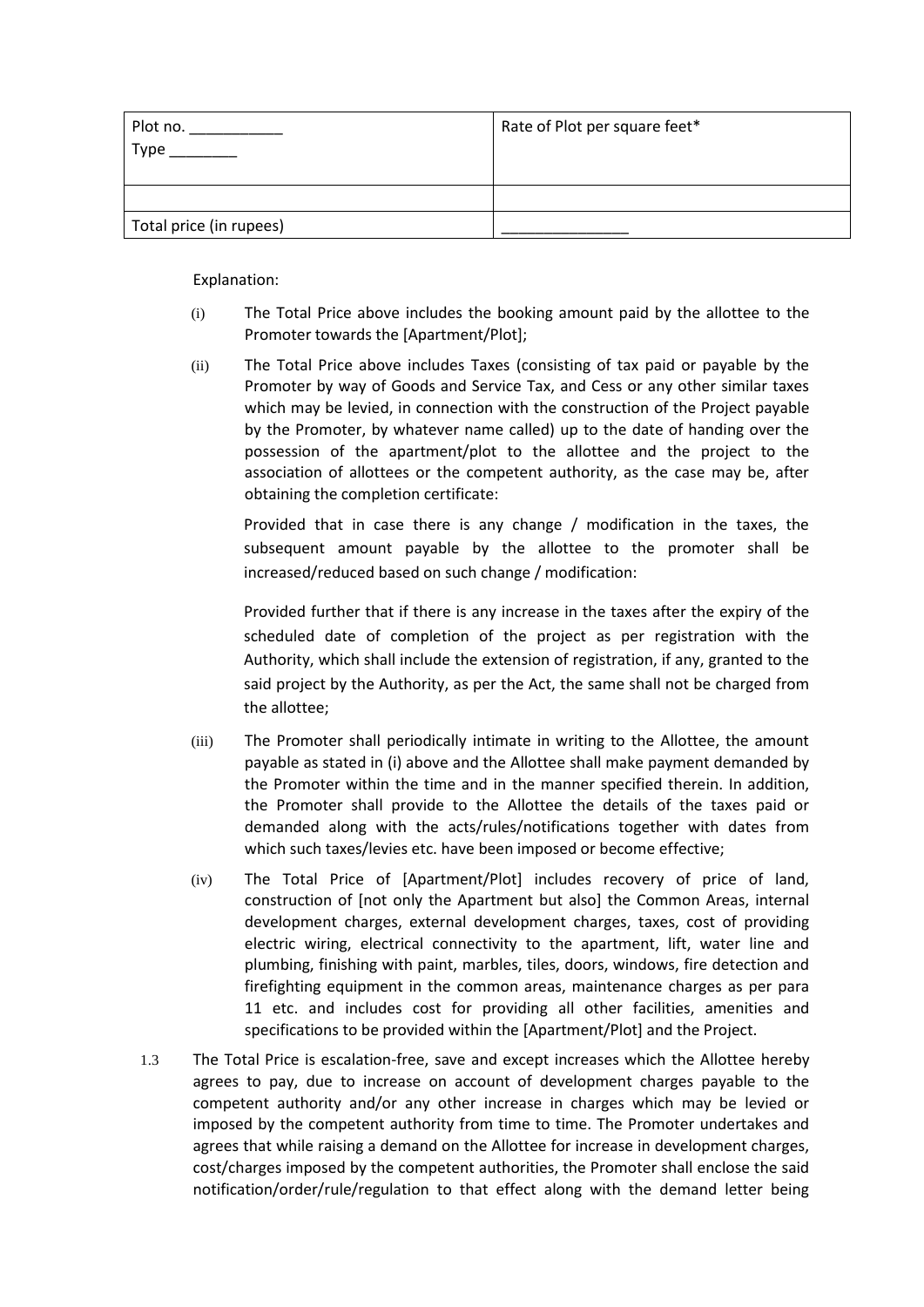issued to the Allottee, which shall only be applicable on subsequent payments. Provided that if there is any new imposition or increase of any development charges after the expiry of the scheduled date of completion of the project as per registration with the Authority, which shall include the extension of registration, if any, granted to the said project by the Authority, as per the Act, the same shall not be charged from the allottee.

- 1.4 The Allottee(s) shall make the payment as per the payment plan set out in **Schedule C** ("**Payment Plan**").
- 1.5 The payment Plan may vary, in case of Seller and Purchaser mutually agreed on paying installments on or before the date or recital mentioned in payment plan.
- 1.6 It is agreed that the Promoter shall not make any additions and alterations in the sanctioned plans, layout plans and specifications and the nature of fixtures, fittings and amenities described herein at Schedule 'D' and Schedule 'E' (which shall be in conformity with the advertisement, prospectus etc., on the basis of which sale is effected) in respect of the apartment, plot or building, as the case may be, without the previous written consent of the Allottee as per the provisions of the Act.Provided that the Promoter may make such minor additions or alterations as may be required by the Allottee, or such minor changes or alterations as per the provisions of the Act.
- 1.7 Subject to para 9.3 the Promoter agrees and acknowledges, the Allottee shall have the right to the [Apartment/Plot] as mentioned below:
	- (i) The Allottee shall have exclusive ownership of the [Apartment/Plot];
	- (ii) The Allottee shall also have undivided proportionate share in the Common Areas. Since the share / interest of Allottee in the Common Areas is undivided and cannot be divided or separated, the Allottee shall use the Common Areas along with other occupants, maintenance staff etc., without causing any inconvenience or hindrance to them. It is clarified that the promoter shall hand over the common areas to the association of allottees after duly obtaining the completion certificate from the competent authority as provided in the Act;
	- (iii) The Allottee has the right to visit the project site to assess the extent of development of the project and his apartment/plot, as the case may be.
- 1.8 The Promoter agrees to pay all outgoings before transferring the physical possession of the apartment to the Allottees, which it has collected from the Allottees, for the payment of outgoings (including land cost, ground rent, municipal or other local taxes, charges for water or electricity, maintenance charges, including mortgage loan and interest on mortgages or other encumbrances and such other liabilities payable to competent authorities, banks and financial institutions, which are related to the project).If the Promoter fails to pay all or any of the outgoings collected by it from the Allottees or any liability, mortgage loan and interest thereon before transferring the apartment to the Allottees, the Promoter agrees to be liable, even after the transfer of the property, to pay such outgoings and penal charges, if any, to the authority or person to whom they are payable and be liable for the cost of any legal proceedings which may be taken there for by such authority or person.
- 1.9 The Allottee has paid a sum of Rs. \_\_\_\_\_\_\_\_\_\_\_\_\_\_\_\_\_\_\_\_\_ (Rupees only) as booking amount being part payment towards the Total Price of the [Apartment/Plot] at the time of application the receipt of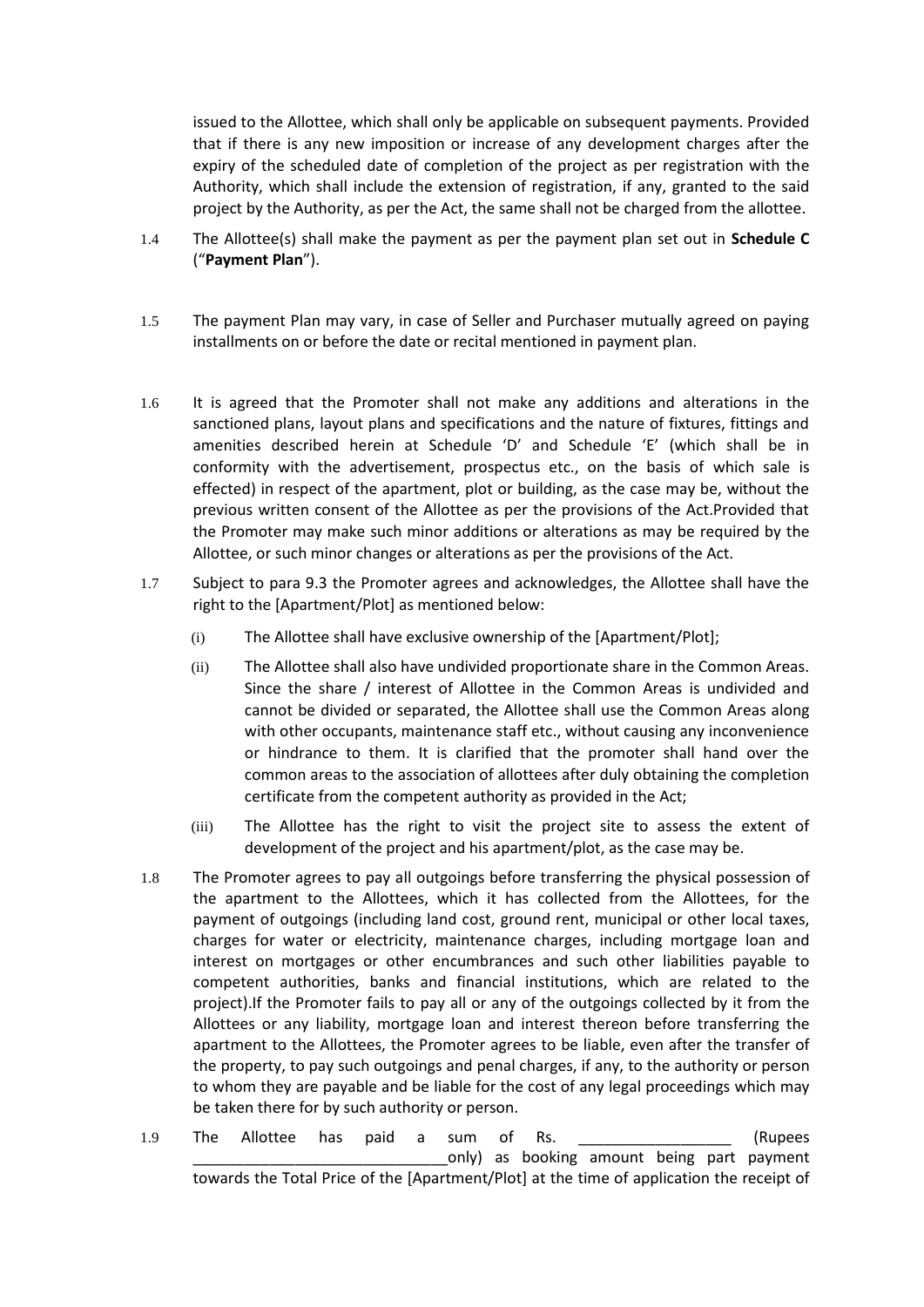which the Promoter hereby acknowledges and the Allottee hereby agrees to pay the remaining price of the [Apartment/Plot] as prescribed in the Payment Plan [**Schedule C]** as may be demanded by the Promoter within the time and in the manner specified therein:

Provided that if the allottee delays in payment towards any amount which is payable, he shall be liable to pay interest at the rate prescribed in the Rules.

### **2. MODE OF PAYMENT:**

Subject to the terms of the Agreement and the Promoter abiding by the construction milestones, the Allottee shall make all payments, on written demand by the Promoter, within the stipulated time as mentioned in the Payment Plan [**Schedule C]** through A/c Payee cheque/demand draft/bankers cheque or online payment (as applicable) in favour of '\_\_\_\_\_\_\_\_\_\_\_\_\_\_\_\_\_\_\_\_\_\_\_\_' payable at \_\_\_\_\_\_\_\_\_.

## **3. COMPLIANCE OF LAWS RELATING TO REMITTANCES:**

- 3.1 The Allottee, if resident outside India, shall be solely responsible for complying with the necessary formalities as laid down in Foreign Exchange Management Act, 1999, Reserve Bank of India Act, 1934 and the Rules and Regulations made there under or any statutory amendment(s) modification(s) made thereof and all other applicable laws including that of remittance of payment acquisition/sale/transfer of immovable properties in India etc. and provide the Promoter with such permission, approvals which would enable the Promoter to fulfil its obligations under this Agreement. Any refund, transfer of security, if provided in terms of the Agreement shall be made in accordance with the provisions of Foreign Exchange Management Act, 1999 or the statutory enactments or amendments thereof and the Rules and Regulations of the Reserve Bank of India or any other applicable law. The Allottee understands and agrees that in the event of any failure on his/her part to comply with the applicable guidelines issued by the Reserve Bank of India, he/she may be liable for any action under the Foreign Exchange Management Act, 1999 or other laws as applicable, as amended from time to time.
- 3.2 The Promoter accepts no responsibility in regard to matters specified in para 3.1 above. The Allottee shall keep the Promoter fully indemnified and harmless in this regard. Whenever there is any change in the residential status of the Allottee subsequent to the signing of this Agreement, it shall be the sole responsibility of the Allottee to intimate the same in writing to the Promoter immediately and comply with necessary formalities if any under the applicable laws. The Promoter shall not be responsible towards any third party making payment/remittances on behalf of any Allottee and such third party shall not have any right in the application/allotment of the said apartment applied for herein in any way and the Promoter shall be issuing the payment receipts in favour of the Allottee only.

# **4. ADJUSTMENT/APPROPRIATION OF PAYMENTS:**

The Allottee authorizes the Promoter to adjust/appropriate all payments made by him/her under any head(s) of dues against lawful outstanding of the allottee against the [Apartment/Plot], if any, in his/her name and the Allottee undertakes not to object/demand/direct the Promoter to adjust his payments in any manner.

### **5. TIME IS ESSENCE:**

The Promoter shall abide by the time schedule for completing the project as disclosed at the time of registration of the project with the Authority and towards handing over the [Apartment/Plot] to the Allottee and the common areas to the association of allottees or the competent authority, as the case may be.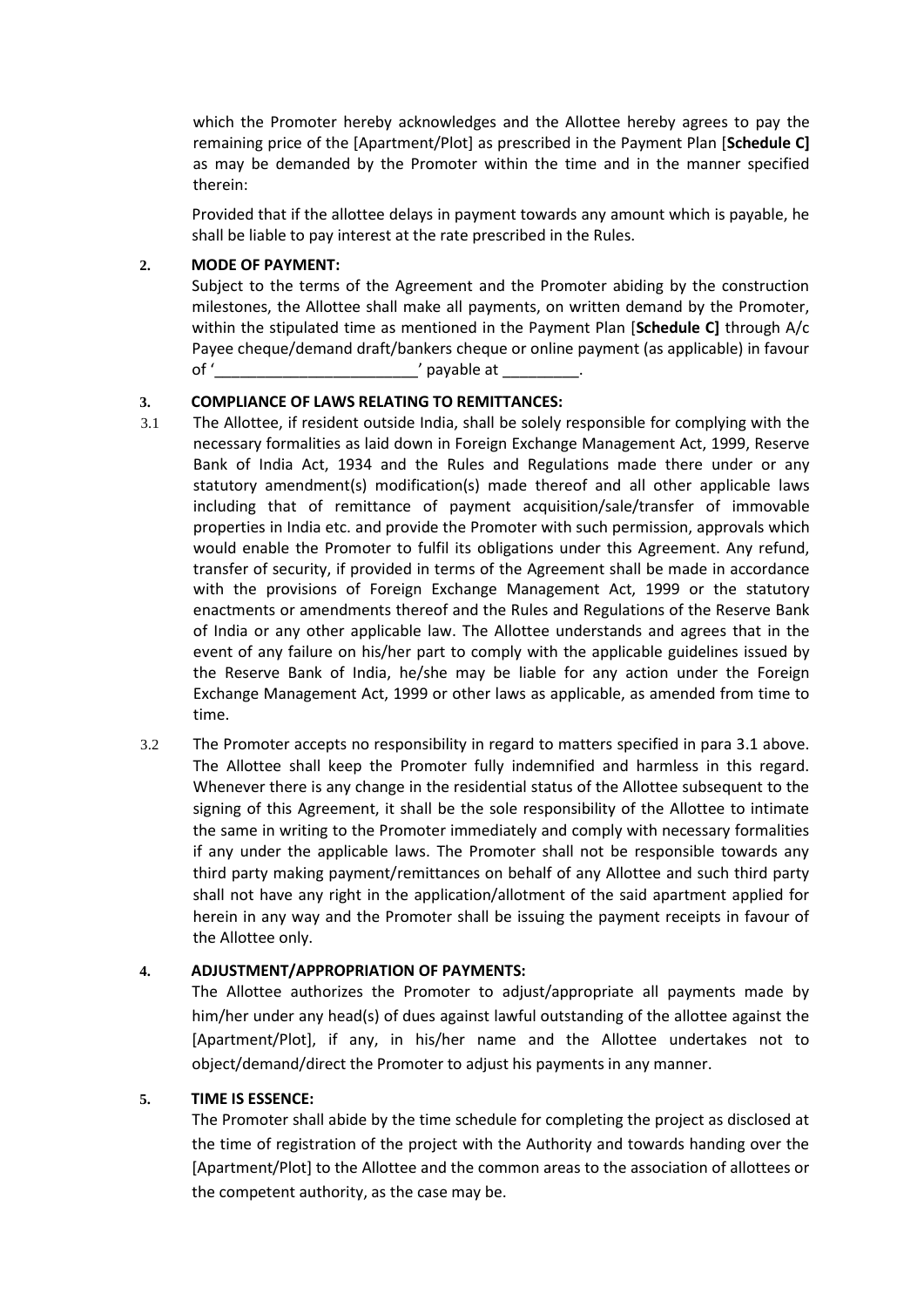### **6. CONSTRUCTION OF THE PROJECT/ APARTMENT:**

The Allottee has seen the proposed layout plan, specifications, amenities and facilities of the [Apartment/Plot] and accepted the floor plan, payment plan and the specifications, amenities and facilities [annexed along with this Agreement] which has been approved by the competent authority, as represented by the Promoter. The Promoter shall develop the Project in accordance with the said layout plans, floor plans and specifications, amenities and facilities. Subject to the terms in this Agreement, the Promoter undertakes to strictly abide by such plans approved by the competent Authorities and shall also strictly abide by the bye-laws, FAR and density norms and provisions prescribed by the law and shall not have an option to make any variation /alteration / modification in such plans, other than in the manner provided under the Act, and breach of this term by the Promoter shall constitute a material breach of the Agreement.

### **7. POSSESSION OF THE APARTMENT/PLOT:**

7.1 **Schedule for possession of the said [Apartment/Plot] -** The Promoter agrees and understands that timely delivery of possession of the [Apartment/Plot] to the allottee and the common areas to the association of allottees or the competent authority, as the case may be, is the essence of the Agreement. The Promoter assures to hand over possession of the [Apartment/Plot] along with ready and complete common areas with all specifications, amenities and facilities of the project in place on

unless there is delay or failure due to war, flood, drought, fire, cyclone, earthquake or any other calamity caused by nature affecting the

regular development of the real estate project ("Force Majeure"). If, however, the completion of the Project is delayed due to the Force Majeure conditions then the Allottee agrees that the Promoter shall be entitled to the extension of time for delivery of possession of the [Apartment/Plot], provided that such Force Majeure conditions are not of a nature which make it impossible for the contract to be implemented. The Allottee agrees and confirms that, in the event it becomes impossible for the Promoter to implement the project due to Force Majeure conditions, then this allotment shall stand terminated and the Promoter shall refund to the Allottee the entire amount received by the Promoter from the allotment within 60 days from that date. The promoter shall intimate the allottee about such termination at least thirty days prior to such termination. After refund of the money paid by the Allottee, the Allottee agrees that he/ she shall not have any rights, claims etc. against the Promoter and that the Promoter shall be released and discharged from all its obligations and liabilities under this Agreement.

7.2 **Procedure for taking possession** - The Promoter, upon obtaining the occupancy certificate\* from the competent authority shall offer in writing the possession of the [Apartment/Plot], to the Allottee in terms of this Agreement to be taken within two months from the date of issue of occupancy certificate. [Provided that, in the absence of local law, the conveyance deed in favour of the allottee shall be carried out by the promoter within 3 months from the date of issue of occupancy certificate]. The Promoter agrees and undertakes to indemnify the Allottee in case of failure of fulfilment of any of the provisions, formalities, documentation on part of the Promoter. The Allottee, after taking possession, agree(s) to pay the maintenance charges as determined by the Promoter/association of allottees, as the case may be after the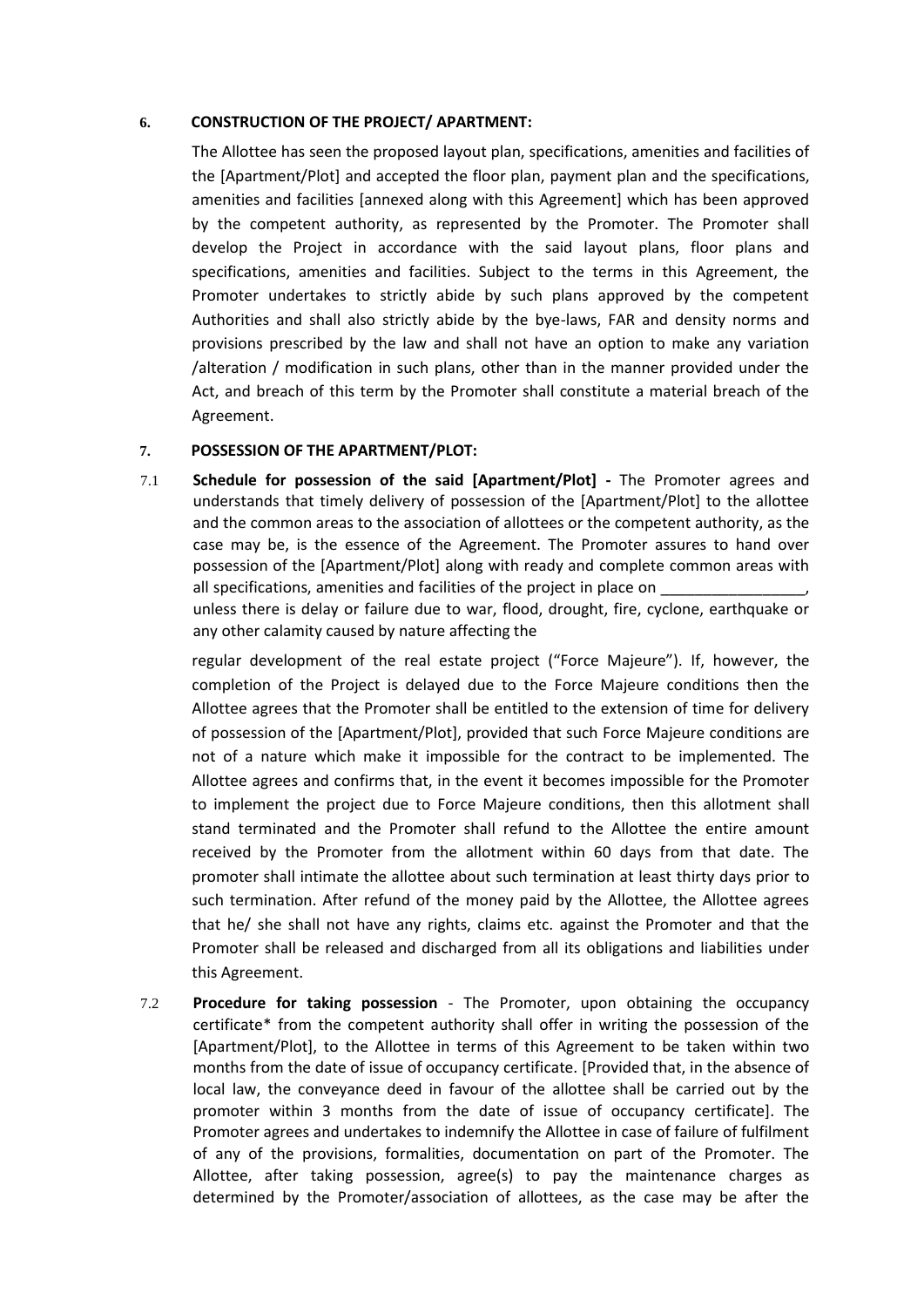issuance of the completion certificate for the project. The promoter shall hand over the occupancy certificate of the apartment/plot, as the case may be, to the allottee at the time of conveyance of the same.

- 7.3 **Failure of Allottee to take Possession of [Apartment/Plot] -** Upon receiving a written intimation from the Promoter as per para 7.2, the Allottee shall take possession of the [Apartment/Plot] from the Promoter by executing necessary indemnities, undertakings and such other documentation as prescribed in this Agreement, and the Promoter shall give possession of the [Apartment/Plot] to the allottee. In case the Allottee fails to take possession within the time provided in para 7.2, such Allottee shall continue to be liable to pay maintenance charges as specified in para 7.2.
- 7.4 **Possession by the Allottee -** After obtaining the occupancy certificate\* and handing over physical possession of the [Apartment/Plot] to the Allottees, it shall be the responsibility of the Promoter to hand over the necessary documents and plans, including common areas, to the association of Allottees or the competent authority, as the case may be, as per the local laws. [Provided that, in the absence of any local law, the promoter shall handover the necessary documents and plans, including common areas, to the association of allottees or the competent authority, as the case may be, within thirty days after obtaining the completion certificate].
- 7.5 **Cancellation by Allottee** The Allottee shall have the right to cancel/withdraw his allotment in the Project as provided in the Act: Provided that where the allottee proposes to cancel/withdraw from the project without any fault of the promoter, the promoter herein is entitled to forfeit the booking amount paid for the allotment. The balance amount of money paid by the allottee shall be returned by the promoter to the allottee within 60 days of such cancellation.
- 7.6 **Compensation –** The Promoter shall compensate the Allottee in case of any loss caused to him due to defective title of the land, on which the project is being developed or has been developed, in the manner as provided under the Act and the claim for interest and compensation under this provision shall not be barred by limitation provided under any law for the time being in force.

Except for occurrence of a Force Majeure event, if the promoter fails to complete or is unable to give possession of the [Apartment/Plot] (i) in accordance with the terms of this Agreement, duly completed by the date specified in para 7.1; or (ii) due to discontinuance of his business as a developer on account of suspension or revocation of the registration under the Act; or for any other reason; the Promoter shall be liable, on demand to the allottees, in case the Allottee wishes to withdraw from the Project, without prejudice to any other remedy available, to return the total amount received by him in respect of the [Apartment/Plot], with interest at the rate prescribed in the Rules including compensation in the manner as provided under the Act within forty-five days of it becoming due.Provided that where if the Allottee does not intend to withdraw from the Project, the Promoter shall pay the Allottee interest at the rate prescribed in the Rules for every month of delay, till the handing over of the possession of the [Apartment/Plot], which shall be paid by the promoter to the allottee within forty-five days of it becoming due.

### **8. REPRESENTATIONS AND WARRANTIES OF THE PROMOTER:**

The Promoter hereby represents and warrants to the Allottee as follows: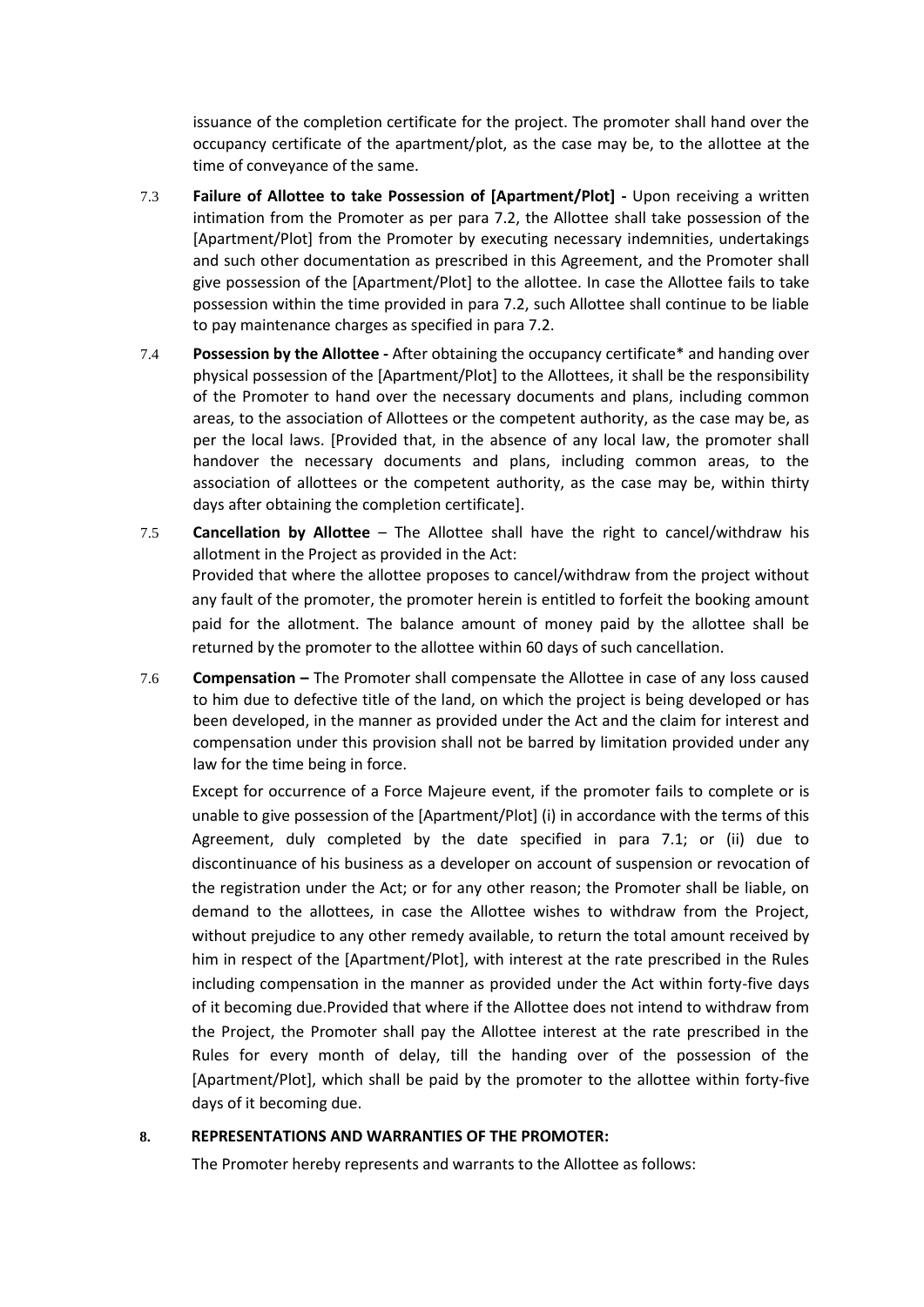- (i) The [Promoter] has absolute, clear and marketable title with respect to the said Land; the requisite rights to carry out development upon the said Land and absolute, actual, physical and legal possession of the said Land for the Project;
- (ii) The Promoter has lawful rights and requisite approvals from the competent Authorities to carry out development of the Project;
- (iii) There are no encumbrances upon the said Land or the Project;

[in case there are any encumbrances on the land provide details of such encumbrances including any rights, title, interest and name of party in or over such land]

- (iv) There are no litigations pending before any Court of law or Authority with respect to the said Land, Project or the [Apartment/Plot];
- (v) All approvals, licenses and permits issued by the competent authorities with respect to the Project, said Land and [Apartment/Plot] are valid and subsisting and have been obtained by following due process of law. Further, the Promoter has been and shall, at all times, remain to be in compliance with all applicable laws in relation to the Project, said Land, Building and [Apartment/Plot] and common areas;
- (vi) The Promoter has the right to enter into this Agreement and has not committed or omitted to perform any act or thing, whereby the right, title and interest of the Allottee created herein, may prejudicially be affected;
- (vii) The Promoter has not entered into any agreement for sale and/or development agreement or any other agreement / arrangement with any person or party with respect to the said Land, including the Project and the said [Apartment/Plot] which will, in any manner, affect the rights of Allottee under this Agreement;
- (viii) The Promoter confirms that the Promoter is not restricted in any manner whatsoever from selling the said [Apartment/Plot] to the Allottee in the manner contemplated in this Agreement;
- (ix) At the time of execution of the conveyance deed the Promoter shall handover lawful, vacant, peaceful, physical possession of the [Apartment/Plot] to the Allottee and the common areas to the association of allottees or the competent authority, as the case may be;
- (x) The Schedule Property is not the subject matter of any HUF and that no part thereof is owned by any minor and/or no minor has any right, title and claim over the Schedule Property;
- (xi) The Promoter has duly paid and shall continue to pay and discharge all governmental dues, rates, charges and taxes and other monies, levies, impositions, premiums, damages and/or penalties and other outgoings, whatsoever, payable with respect to the said project to the competent Authorities till the completion certificate has been issued and possession of apartment, plot or building, as the case may be, along with common areas (equipped with all the specifications, amenities and facilities) has been handed over to the allottee and the association of allottees or the competent authority, as the case may be;
- (xii) No notice from the Government or any other local body or authority or any legislative enactment, government ordinance, order, notification (including any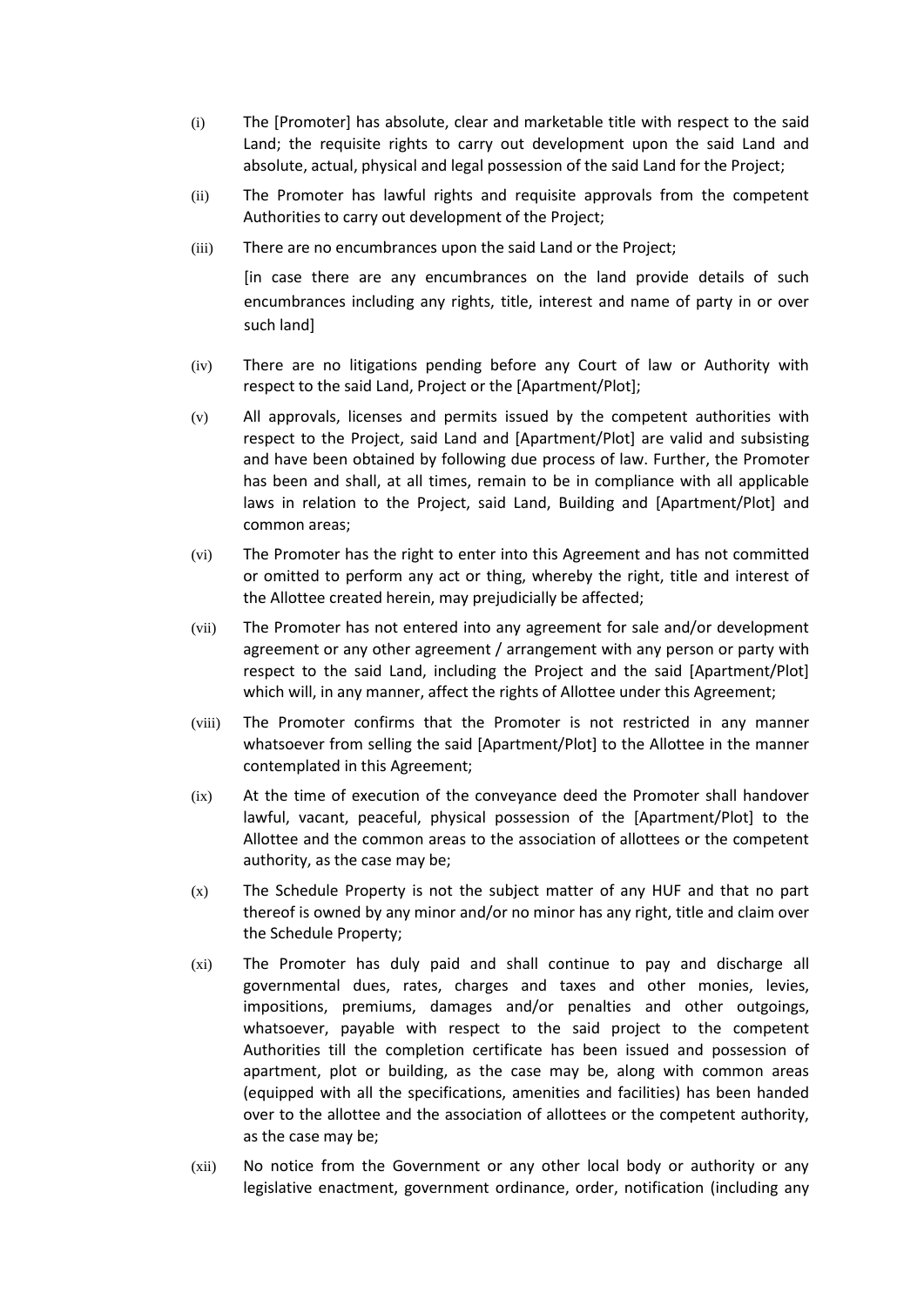notice for acquisition or requisition of the said property) has been received by or served upon the Promoter in respect of the said Land and/or the Project.

### **9. EVENTS OF DEFAULTS AND CONSEQUENCES:**

- 9.1 Subject to the Force Majeure clause, the Promoter shall be considered under a condition of Default, in the following events:
	- (i) Promoter fails to provide ready to move in possession of the [Apartment/Plot] to the Allottee within the time period specified in para 7.1 or fails to complete the project within the stipulated time disclosed at the time of registration of the project with the Authority. For the purpose of this para, 'ready to move in possession' shall mean that the apartment shall be in a habitable condition which is complete in all respects including the provision of all specifications, amenities and facilities, as agreed to between the parties, and for which occupation certificate and completion certificate, as the case may be, has been issued by the competent authority;
	- (ii) Discontinuance of the Promoter's business as a developer on account of suspension or revocation of his registration under the provisions of the Act or the rules or regulations made the re under.
- 9.2 In case of Default by Promoter under the conditions listed above, Allottee is entitled to the following:
	- (i) Stop making further payments to Promoter as demanded by the Promoter. If the Allottee stops making payments, the Promoter shall correct the situation by completing the construction milestones and only thereafter the Allottee be required to make the next payment without any interest; or
	- (ii) The Allottee shall have the option of terminating the Agreement in which case the Promoter shall be liable to refund the entire money paid by the Allottee under any head whatsoever towards the purchase of the apartment, along with interest at the rate prescribed in the Rules within forty-five days of receiving the termination notice:

Provided that where an Allottee does not intend to withdraw from the project or terminate the Agreement, he shall be paid, by the promoter, interest at the rate prescribed in the Rules, for every month of delay till the handing over of the possession of the [Apartment/Plot], which shall be paid by the promoter to the allottee within forty-five days of it becoming due.

- 9.3 The Allottee shall be considered under a condition of Default, on the occurrence of the following events:
	- (i) In case the Allottee fails to make payments for two consecutive demands made by the Promoter as per the Payment Plan annexed hereto, despite having been issued notice in that regard the allottee shall be liable to pay interest to the promoter on the unpaid amount at the rate prescribed in the Rules;
	- (ii) In case of Default by Allottee under the condition listed above continues for a period beyond one consecutive months after notice from the Promoter in this regard, the Promoter may cancel the allotment of the [Apartment/Plot] in favour of the Allottee and refund the money paid to him by the allottee by deducting the booking amount and the interest liabilities and this Agreement shall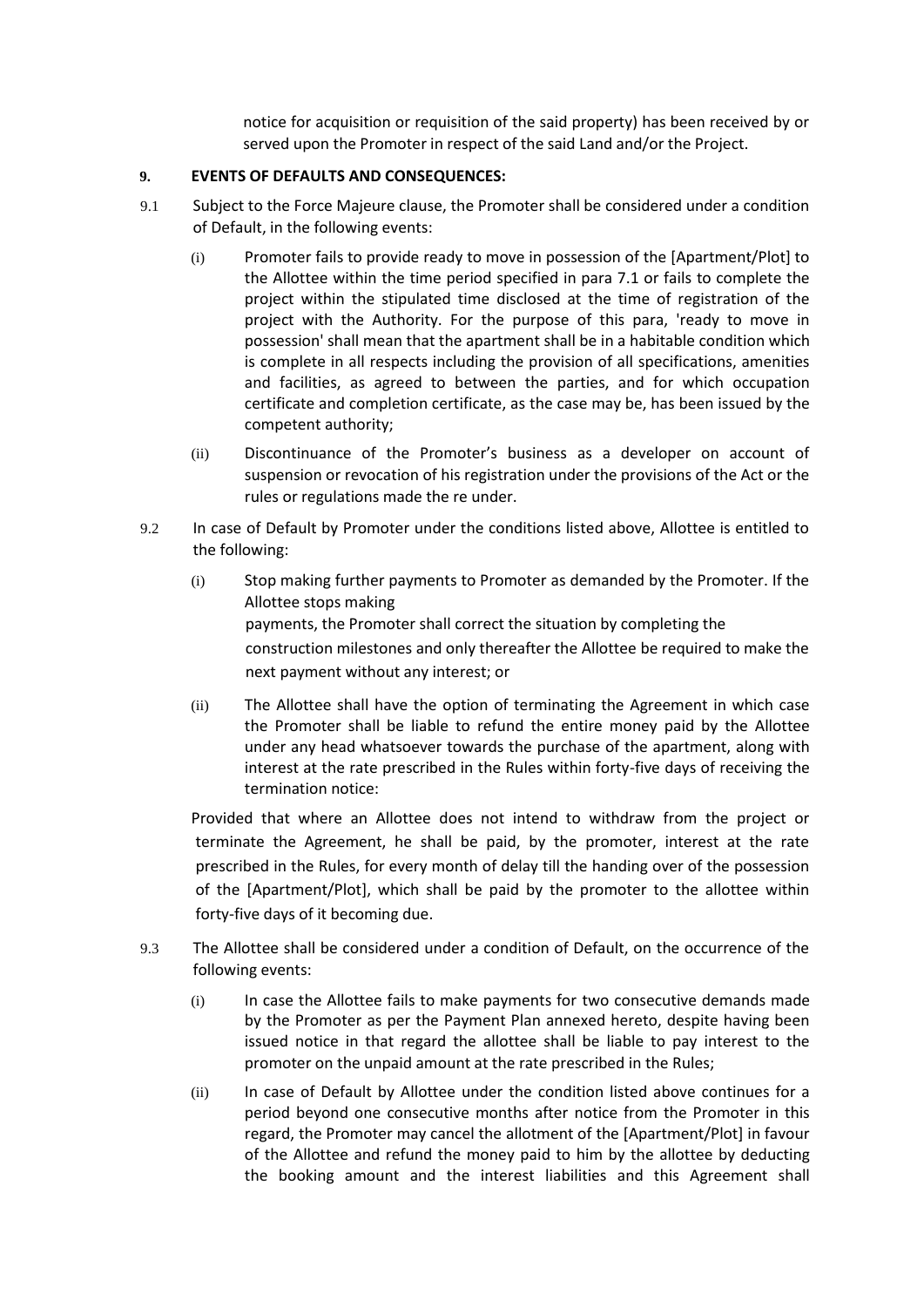thereupon stand terminated. Provided that the promoter shall intimate the allottee about such termination at least thirty days prior to such termination.

### **10. MAINTENANCE OF THE SAID BUILDING / APARTMENT / PROJECT:**

The Promoter shall be responsible to provide and maintain essential services in the Project till the taking over of the maintenance of the project by the association of allottees upon the issuance of the completion certificate of the project. The cost of such maintenance has been included in the Total Price of the [Apartment/Plot].

### **11. DEFECT LIABILITY:**

It is agreed that in case any structural defect or any other defect in workmanship, quality or provision of services or any other obligations of the Promoter as per the agreement for sale relating to such development is brought to the notice of the Promoter within a period of 5 (five) years by the Allottee from the date of handing over possession, it shall be the duty of the Promoter to rectify such defects without further charge, within 30 (thirty) days, and in the event of Promoter's failure to rectify such defects within such time, the aggrieved Allottees shall be entitled to receive appropriate compensation in the manner as provided under the Act.

### **12. RIGHT TO ENTER THE APARTMENT FOR REPAIRS:**

The Promoter/maintenance agency/association of allottees shall have rights of unrestricted access of all Common Areas, garages/covered parking and parking spaces for providing necessary maintenance services and the Allottee agrees to permit the association of allottees and/or maintenance agency to enter into the [Apartment/Plot] or any part thereof, after due notice and during the normal working hours, unless the circumstances warrant otherwise, with a view to set right any defect.

#### **13. COMPLIANCE OF LAWS, NOTIFICATIONS ETC. BY PARTIES:**

The Parties are entering into this Agreement for the allotment of a [Apartment/Plot] with the full knowledge of all laws, rules, regulations, notifications applicable to the project.

### **14. PROMOTER SHALL NOT MORTGAGE OR CREATE A CHARGE:**

After the Promoter executes this Agreement he shall not mortgage or create a charge on the [Apartment/Plot/Building] and if any such mortgage or charge is made or created then notwithstanding anything contained in any other law for the time being in force, such mortgage or charge shall not affect the right and interest of the Allottee who has taken or agreed to take such [Apartment/Plot/Building].

#### **15. BINDING EFFECT:**

Forwarding this Agreement to the Allottee by the Promoter does not create a binding obligation on the part of the Promoter or the Allottee until, firstly, the Allottee signs and delivers this Agreement with all the schedules along with the payments due as stipulated in the Payment Plan within 30 (thirty) days from the date of receipt by the Allottee and secondly, appears for registration of the same before the concerned Sub-Registrar Indore as and when intimated by the Promoter.If the Allottee(s) fails to execute and deliver to the Promoter this Agreement within 30 (thirty) days from the date of its receipt by the Allottee and/or appear before the Sub-Registrar for its registration as and when intimated by the Promoter, then the Promoter shall serve a notice to the Allottee for rectifying the default, which if not rectified within 30 (thirty) days from the date of its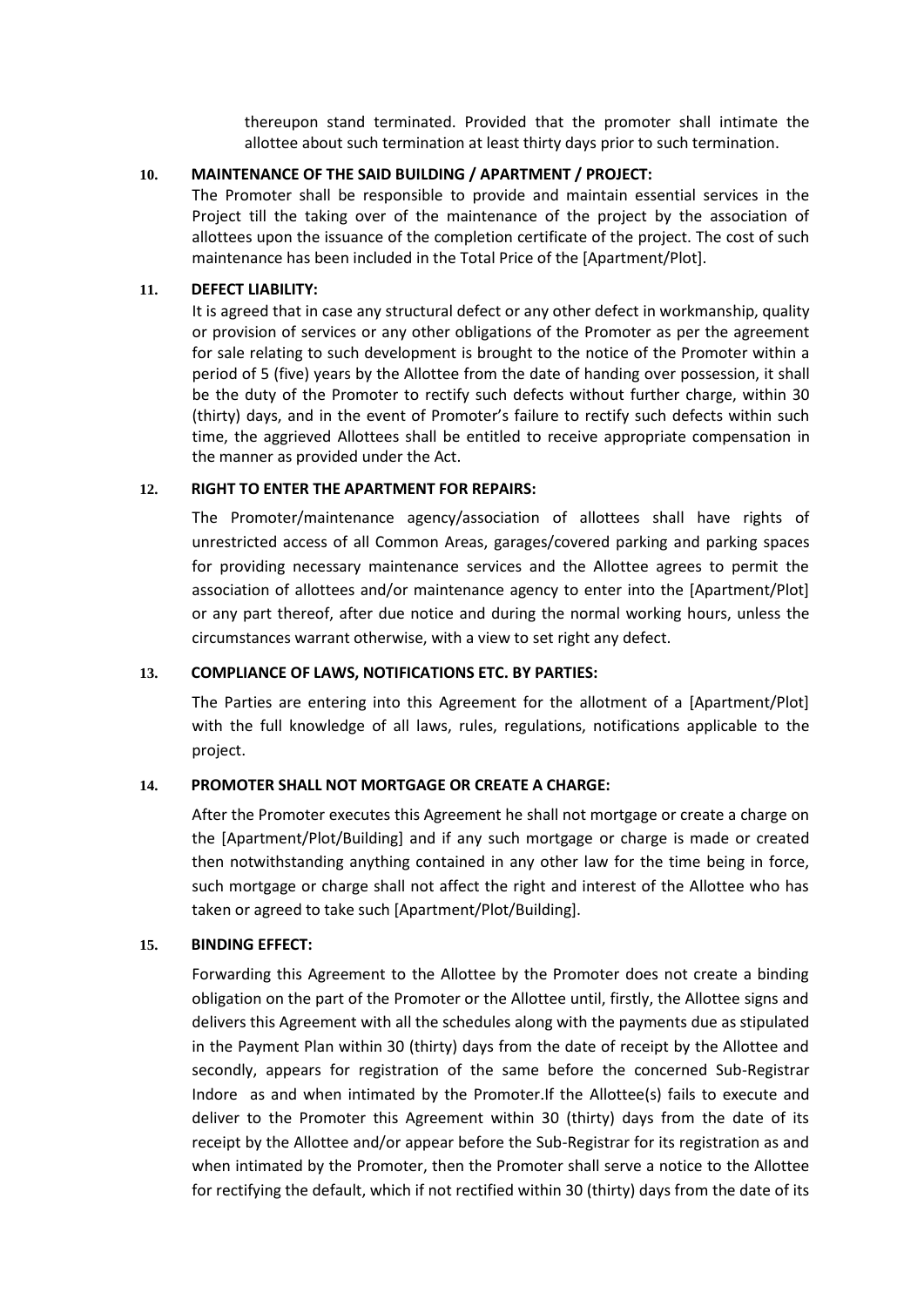receipt by the Allottee, application of the Allottee shall be treated as cancelled and all sums deposited by the Allottee in connection therewith including the booking amount shall be returned to the Allottee without any interest or compensation whatsoever.

### **16. ENTIRE AGREEMENT:**

This Agreement, along with its schedules, constitutes the entire Agreement between the Parties with respect to the subject matter hereof and supersedes any and all understandings, any other agreements, allotment letter, correspondences, arrangements whether written or oral, if any, between the Parties in regard to the said apartment/plot/building, as the case may be.

## **17. RIGHT TO AMEND:**

This Agreement may only be amended through written consent of the Parties.

# **18. PROVISIONS OF THIS AGREEMENT APPLICABLE ON ALLOTTEE / SUBSEQUENT**

## **ALLOTTEES:**

It is clearly understood and so agreed by and between the Parties hereto that all the provisions contained herein and the obligations arising hereunder in respect of the [Apartment/Plot] and the Project shall equally be applicable to and enforceable against and by any subsequent Allottees of the [Apartment/Plot], in case of a transfer, as the said obligations go along with the [Apartment/Plot] for all intents and purposes.

## **19. WAIVER NOT A LIMITATION TO ENFORCE:**

- 19.1 The Promoter may, at its sole option and discretion, without prejudice to its rights as set out in this Agreement, waive the breach by the Allottee in not making payments as per the Payment Plan [Annexure C] including waiving the payment of interest for delayed payment. It is made clear and so agreed by the Allottee that exercise of discretion by the Promoter in the case of one Allottee shall not be construed to be a precedent and /or binding on the Promoter to exercise such discretion in the case of other Allottees.
- 19.2 Failure on the part of the Parties to enforce at any time or for any period of time the provisions hereof shall not be construed to be a waiver of any provisions or of the right thereafter to enforce each and every provision.

# **20. SEVERABILITY:**

If any provision of this Agreement shall be determined to be void or unenforceable under the Act or the Rules and Regulations made there under or under other applicable laws, such provisions of the Agreement shall be deemed amended or deleted in so far as reasonably inconsistent with the purpose of this Agreement and to the extent necessary to conform to Act or the Rules and Regulations made there under or the applicable law, as the case may be, and the remaining provisions of this Agreement shall remain valid and enforceable as applicable at the time of execution of this Agreement.

# **21. METHOD OF CALCULATION OF PROPORTIONATE SHARE WHEREVER REFERRED TO IN THE AGREEMENT:**

Wherever in this Agreement it is stipulated that the Allottee has to make any payment, in common with other Allottee(s) in Project, the same shall be the proportion which the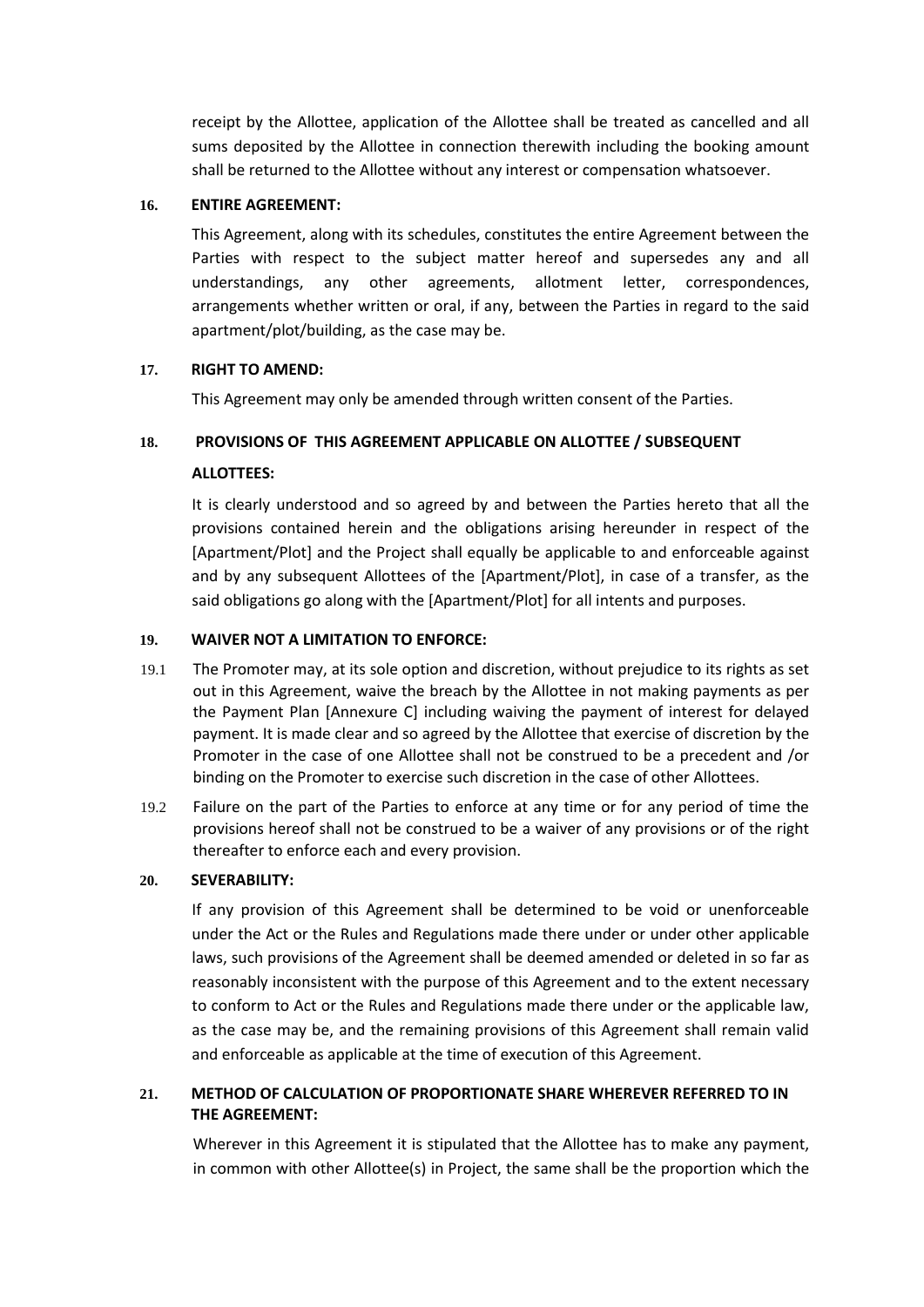carpet area of the [Apartment/Plot] bears to the total carpet area of all the [Apartments/Plots] in the Project.

### **22. FURTHER ASSURANCES:**

Both Parties agree that they shall execute, acknowledge and deliver to the other such instruments and take such other actions, in additions to the instruments and actions specifically provided for herein, as may be reasonably required in order to effectuate the provisions of this Agreement or of any transaction contemplated herein or to confirm or perfect any right to be created or transferred hereunder or pursuant to any such transaction.

## **23. PLACE OF EXECUTION:**

The execution of this Agreement shall be complete only upon its execution by the Promoter through its authorized signatory at the Promoter's Office, or at some other place, which may be mutually agreed between the Promoter and the Allottee, in after the Agreement is duly executed by the Allottee and the Promoter or simultaneously with the execution the said Agreement shall be registered at the office of the Sub-Registrar at Indore (specify the address of the Sub-Registrar).Hence this Agreement shall be deemed to have been executed at

## **24. NOTICES:**

That all notices to be served on the Allottee and the Promoter as contemplated by this Agreement shall be deemed to have been duly served if sent to the Allottee or the Promoter by Registered Post at their respective addresses specified below:

Name of Allottee

\_\_\_\_\_\_\_\_\_\_\_\_\_\_\_\_\_ (Allottee Address)

M/s Sarthak Real Built Pvt. Ltd.

12/1 , New Palasia, Indore (M.P.) (Promoter Address)

It shall be the duty of the Allottee and the Promoter to inform each other of any change in address subsequent to the execution of this Agreement in the above address by Registered Post failing which all communications and letters posted at the above address shall be deemed to have been received by the promoter or the Allottee, as the case may be.

### **30. JOINT ALLOTTEES:**

That in case there are Joint Allottees all communications shall be sent by the Promoter to the Allottee whose name appears first and at the address given by him/her which shall for all intents and purposes to consider as properly served on all the Allottees.

### **31. SAVINGS:**

Any application letter, allotment letter, agreement, or any other document signed by the allottee, in respect of the apartment, plot or building, as the case may be, prior to the execution and registration of this Agreement for Sale for such apartment, plot or building, as the case may be, shall not be construed to limit the rights and interests of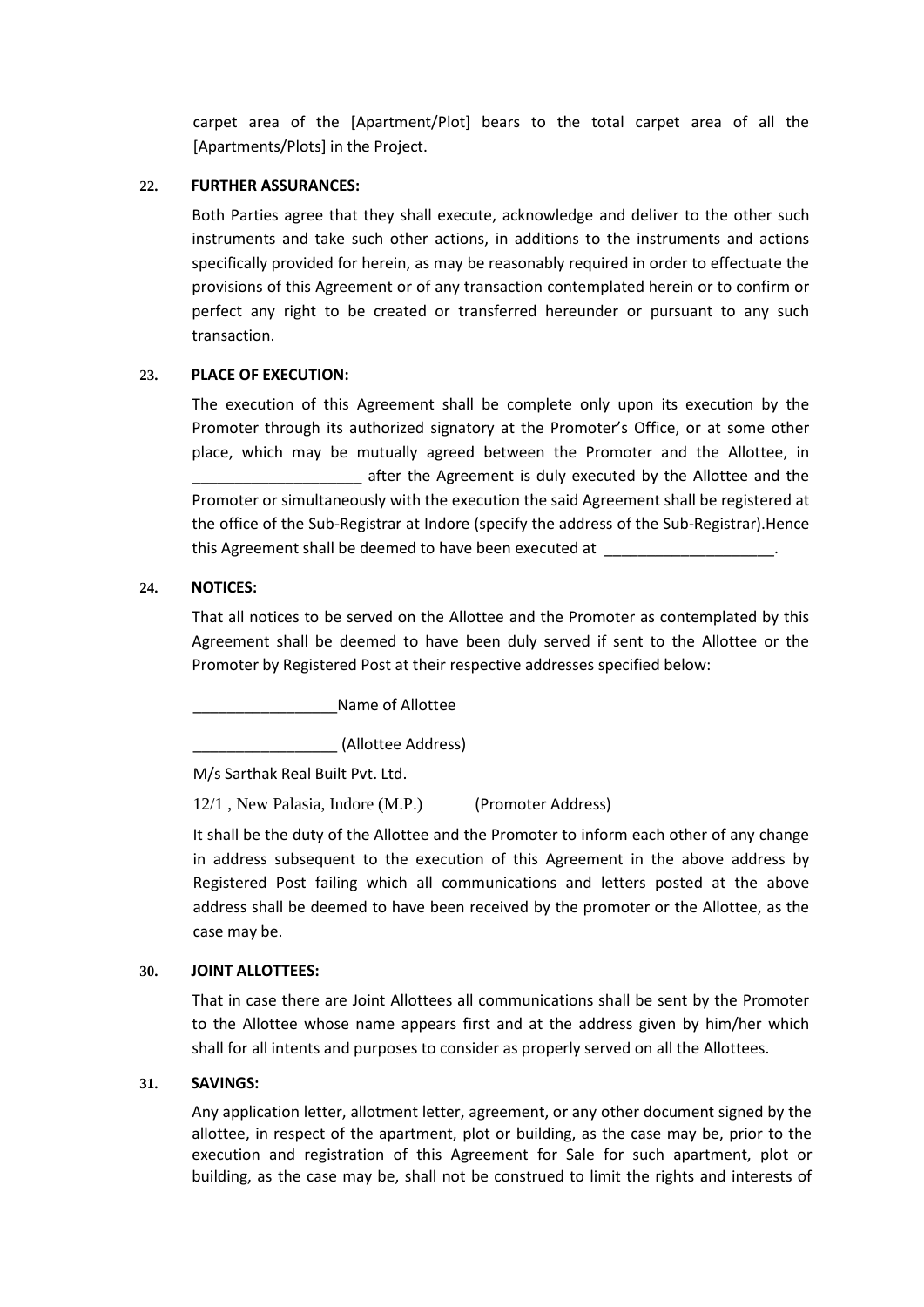the allottee under the Agreement for Sale or under the Act or the rules or the regulations made there under.

### **32. GOVERNING LAW:**

That the rights and obligations of the parties under or arising out of this Agreement shall be construed and enforced in accordance with the Act and the Rules and Regulations made there under including other applicable laws of India for the time being in force.

## **33. DISPUTE RESOLUTION:**

All or any disputes arising out or touching upon or in relation to the terms and conditions of this Agreement, including the interpretation and validity of the terms thereof and the respective rights and obligations of the Parties, shall be settled amicably by mutual discussion, failing which the same shall be settled through the adjudicating officer appointed under the Act.

# **34.** The**SALIENT FEATURES** of this Project are: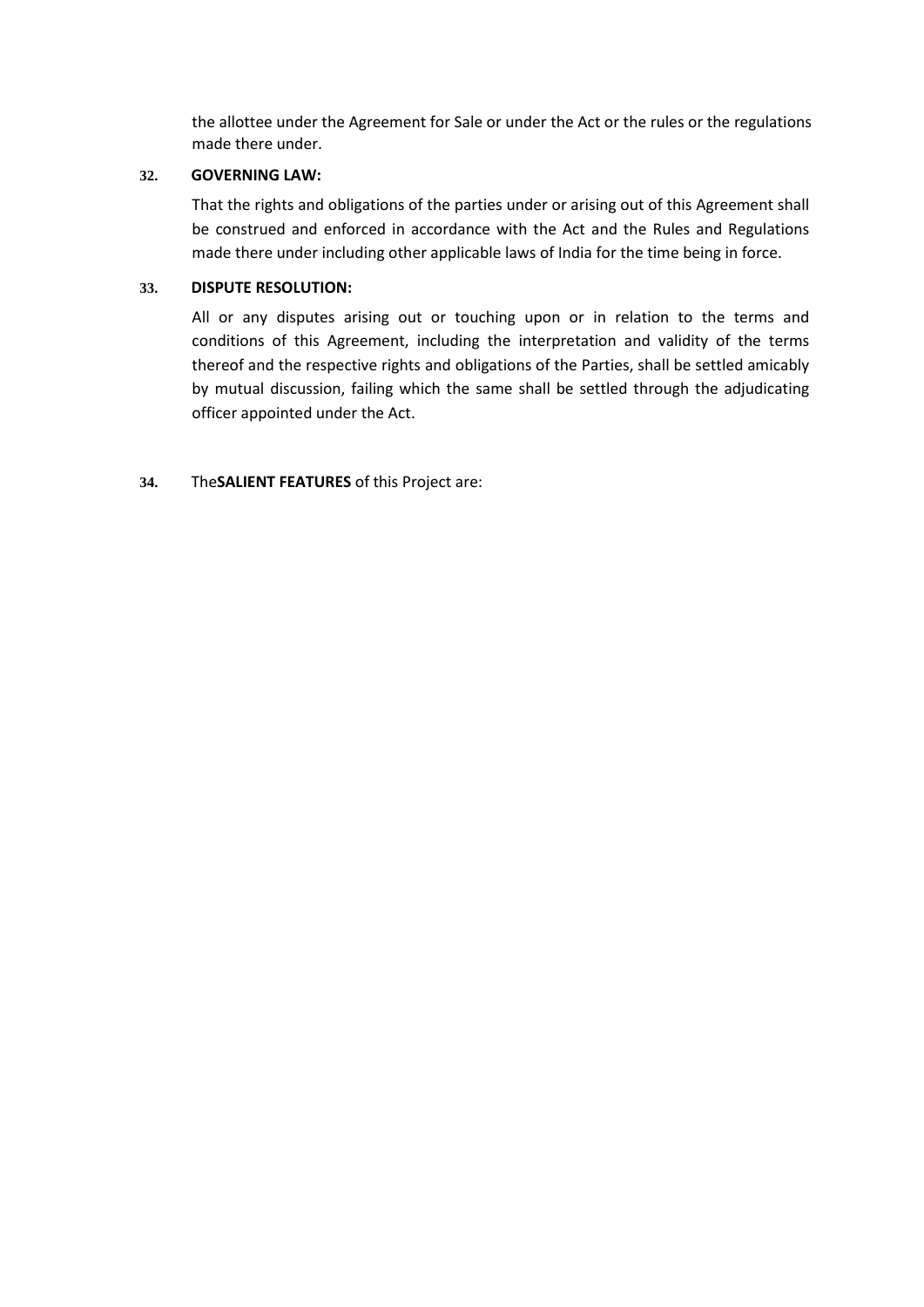### **[In case of Plots]**

# **SALIENT FEATURES OF AGREEMENT FOR SALE**

# **(PLOTS)**

| S.No.          | <b>Item</b>                                                                                                                                                                                                                                                                                          | <b>Details</b>                         |
|----------------|------------------------------------------------------------------------------------------------------------------------------------------------------------------------------------------------------------------------------------------------------------------------------------------------------|----------------------------------------|
| 1              | Name of Project                                                                                                                                                                                                                                                                                      | Singapore Life Style<br><b>Block B</b> |
| $\overline{2}$ | Location (City)                                                                                                                                                                                                                                                                                      | Indore                                 |
| 3              | Plot no:                                                                                                                                                                                                                                                                                             |                                        |
| 4              | Area of Plot                                                                                                                                                                                                                                                                                         | (sq.mt.)                               |
| 5              | Price of Plot (inclusive of all development and amenities, but excluding Tax)                                                                                                                                                                                                                        | <b>Rs</b>                              |
| 6              | Taxes and duties (as on date of Agreement)                                                                                                                                                                                                                                                           | <b>Rs</b>                              |
| 7              | <b>TOTAL price (inclusive of tax)</b>                                                                                                                                                                                                                                                                | <b>Rs</b>                              |
| 8              | Proposed date of grant of possession of the Plot to the allottee, including<br>completion of the essential common facilities (internal roads & drainage,<br>external electrification, water supply arrangement, sewage disposal<br>arrangement, levelling of playground/recreational area/open area) |                                        |
| 9              | List of other major amenities assured in the project (such as wall if gated<br>complex, swimming pool, club house, gardens, neighbourhood shopping) if<br>any, and proposed dates of completion of each of these amenities                                                                           |                                        |
| 10             | Rate of Interest payable by buyer in case of late payment of instalments<br>according to agreed schedule, and payable by promoter in case of default<br>as per terms of agreement                                                                                                                    | (% per annum)                          |

IN WITNESS WHEREOF parties hereinabove named have set their respective hands and signed this Agreement for Sale at \_\_\_\_\_\_\_\_\_\_\_\_\_\_\_\_\_\_\_\_\_\_\_\_\_\_\_ *(city/town name)* in the presence of attesting witness, signing as such on the day first above written.

## **SIGNED AND DELIVERED BY THE WITHIN NAMED:**

| Allottee: (including joint buyers) | Please affix |            |  |
|------------------------------------|--------------|------------|--|
|                                    |              | photograph |  |
| Signature<br>(1)                   |              | and sign   |  |
| Name                               |              | across the |  |
| Address                            |              | photograph |  |

| (2) Signature |  |
|---------------|--|
| Name          |  |
| Address       |  |

Please affix photograph and sign across the photograph

 $\overline{\phantom{a}}$ 

**SIGNED AND DELIVERED BY THE WITHIN NAMED:**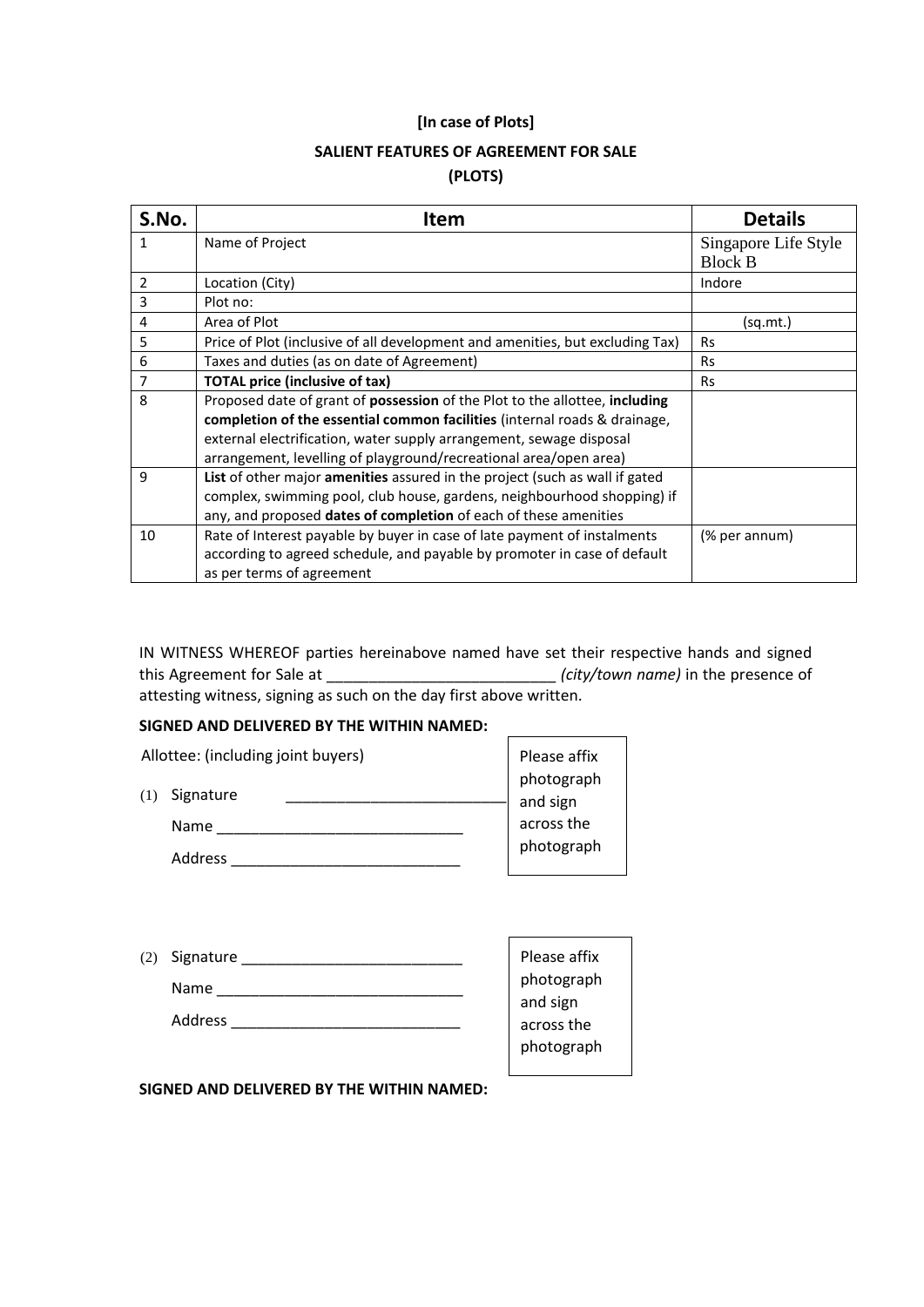|    | Promoter:                                                    | Please affix<br>photograph |
|----|--------------------------------------------------------------|----------------------------|
|    | (1) Signature (Authorised Signatory) _______                 | and sign                   |
|    |                                                              | across the<br>photograph   |
|    |                                                              |                            |
|    | At _________________________on _________ in the presence of: |                            |
|    | WITNESSES:                                                   |                            |
| 1. |                                                              |                            |
|    |                                                              |                            |
|    |                                                              |                            |
| 2. |                                                              |                            |

Name \_\_\_\_\_\_\_\_\_\_\_\_\_\_\_\_\_\_\_\_\_\_\_\_\_\_\_\_\_\_ Address \_\_\_\_\_\_\_\_\_\_\_\_\_\_\_\_\_\_\_\_\_\_\_\_\_\_\_

- **SCHEDULE 'A'** PLEASE INSERT DESCRIPTION OF THE [APARTMENT/PLOT] AND THE GARAGE /COVERED PARKING (IF APPLICABLE) ALONG WITH BOUNDARIES IN ALL FOUR DIRECTIONS : Not Applicable
- **SCHEDULE 'B'** FLOOR PLAN OF THE APARTMENT : Not Applicable

# **SCHEDULE 'C' -** PAYMENT PLAN

| S. No.         | <b>Stage of project</b><br>development              | <b>Installment</b> |
|----------------|-----------------------------------------------------|--------------------|
| $\mathbf{1}$   | Booking amount to be adjusted in 1st<br>installment | 10%                |
| $\overline{2}$ | After leveling of site                              | 20%                |
| 3              | On start of Road / Drainage work                    | 10%                |
| 4              | On start of Water supply related<br>work            | 10%                |